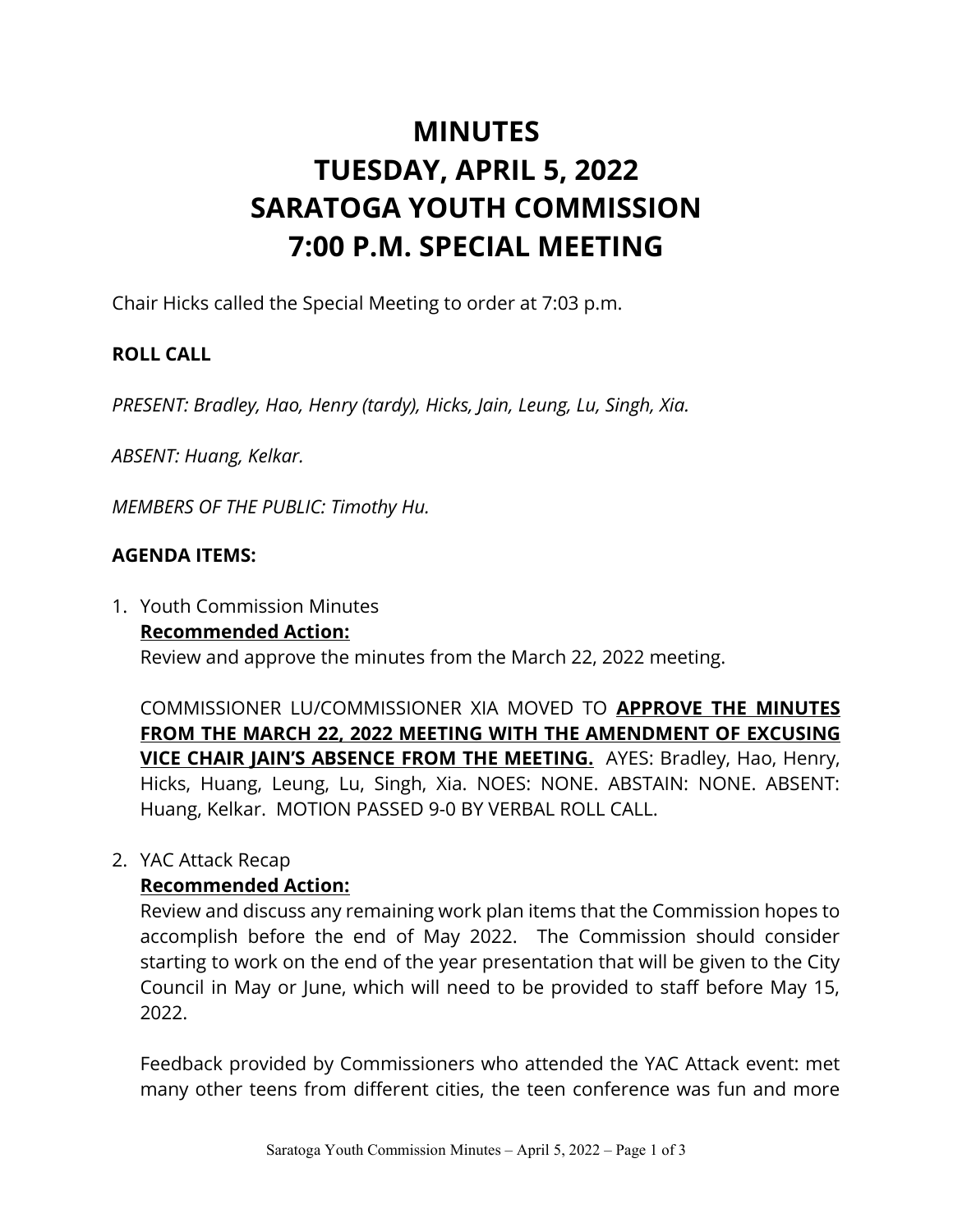engaging than some anticipated, Commissioner Huang and Commissioner Leung did a great job presenting the workshop on behalf of the Commission, and the turnout was good at the event with all the workshops being informative and insightful.

3. Interactive Activities Subcommittee Report

#### **Recommended Action:**

Review and approve the subcommittee's recommendation of upcoming opportunities to provide an activity regarding emergency preparedness; the committee will review the upcoming schedule of shifts and reminders for hosting a temporary tattoo station at the Blossom Festival.

COMMISSIONER XIA/COMMISSIONER HENRY MOVED FOR THE **INTERACTIVE ACTIVITIES SUBCOMMITTEE TO BRING BACK AN UPDATE WITH EVENT SPECIFICS TO THE COMMISSION AT THE APRIL 26, 2022 MEETING.** AYES: Bradley, Hao, Henry, Hicks, Huang, Leung, Lu, Singh, Xia. NOES: NONE. ABSTAIN: NONE. ABSENT: Jain, Kelkar. MOTION PASSED BY VERBAL ROLL CALL. PASSED 9- 0.

#### 4. Stormwater Pollution Prevention Project

## **Recommended Action:**

Receive a status update from the subcommittee pertaining to the research that they found relative to stormwater pollution prevention and any recommendations. Provide staff with an estimate on time allocated to the research during for the month of February and March.

Subcommittee shared their plan to meet on April  $6<sup>th</sup>$  at 7:30 p.m. to discuss research plans.

COMMISSIONER XIA/COMMISSIONER LU MOVED FOR **THE SUBCOMMITTEE TO MEET ON APRIL 6 AT 7:30 P.M. TO DISCUSS FURTHER ACTION.** MOTION PASSED BY VERBAL ROLL CALL. AYES: Bradley, Hao, Henry, Hicks, Jain, Leung, Lu, Singh, Xia. NOES: NONE. ABSTAIN: NONE. ABSENT: Jain, Kelkar. PASSED 9-0.

#### 5. Make it to Muko!

## **Recommended Action:**

Review and approve design, program materials, quantity and locations of check in points, incentives and timeline from staff, Commissioner Hao and Commissioner Leung. Discuss and decide the event's marketing timeline,